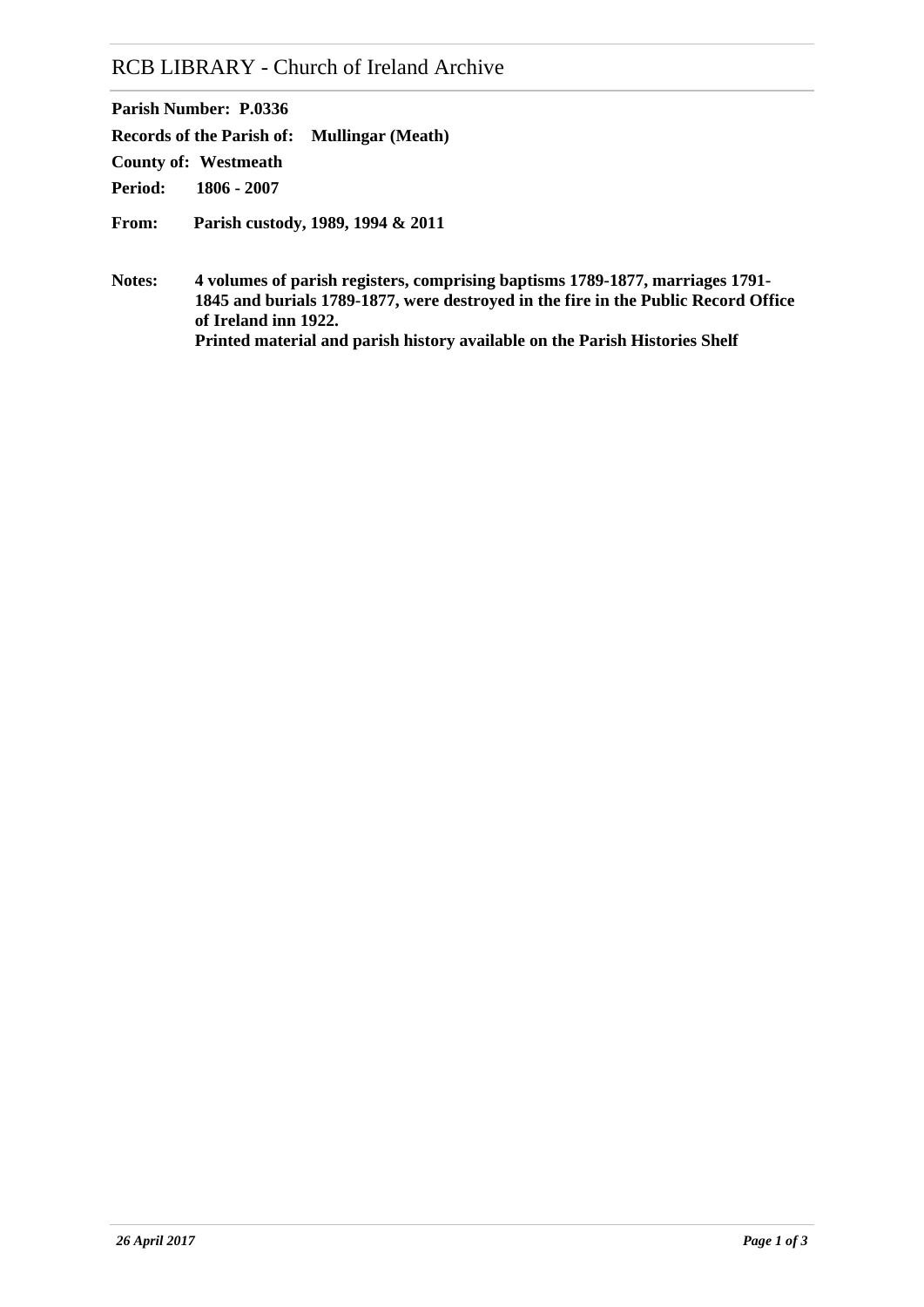# **P.0336.03 Register of Marriages**

- 1 . 1845 1854
- 2 . 1854 1919
- 3 . 1923 1956
- 4 . 1957 2007

# **P.0336.05 Vestry Book**

- 1 . 1806 1983
- 2 . 1872 1906
- 3 . 1906 1943
- 4 . 1943 1984

# **P.0336.06 Register of Vestrymen**

1 . 1876 - 1967

# **P.0336.07 Account Book**

1 . 1905 - 1921

# **P.0336.08 Preachers Book**

- 1 . 1874 1881
- 2 . 1882 1886
- 3 . 1886 1891
- 4 . 1892 1899
- 5 . 1899 1907
- 6 . 1908 1917
- 7 . 1917 1928
- 8 . 1929 1945
- 9 . 1945 1963
- 10. 1963 1976
- 11. 1978 1979

# **P.0336.14 Sunday School Register**

- 1 . Register 1872-1908
- 2 . Do 1886
- 3 . Do 1882
- 4 . Do 1882-83
- 5 . Do 1884
- 6 . Do 1885